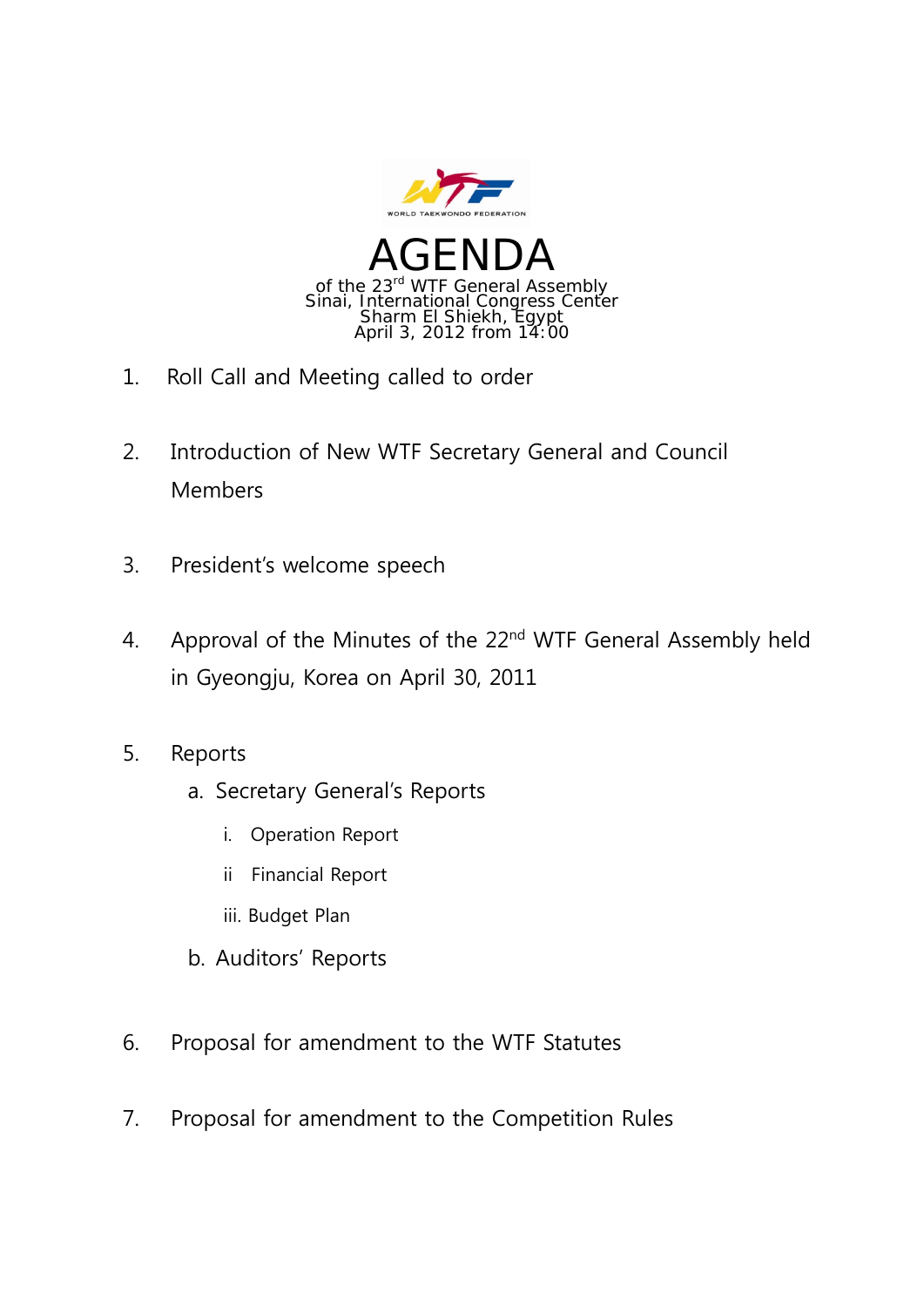- 8. Proposal for amendment to the Poomsae Competition Rules
- 9. Proposal for amendment to Rules on Organization and Operation of International Taekwondo Championships
- 10. Announcement of enactment and amendment of By-laws
	- a. Enactment of the WTF Medical Code
	- b. Enactment of Bylaws on Anti-betting and Corruption
	- c. Amendment to the Bylaw of Dispute resolution and Disciplinary Actions
	- d. Amendment to the Anti doping Code
	- e. Amendment to Standing Procedure for the Olympic Games
	- f. Amendment to the Standing Procedure for World Cup Taekwondo Team Championships
- 11. Announcement of the host sites for;
	- a. 2013 WTF World Taekwondo Championships
	- b. 2013 WTF World Cup Taekwondo Team Championships and the 4th WTF World Para-Taekwondo Championships
	- c. 10th WTF World Junior Taekwondo Championships 2014
- 12. Progress report of the 7<sup>th</sup> WTF World Taekwondo Poomsae Championships
- 13. Report on the preparations for the Taekwondo Competitions of the 2012 London Olympic Games